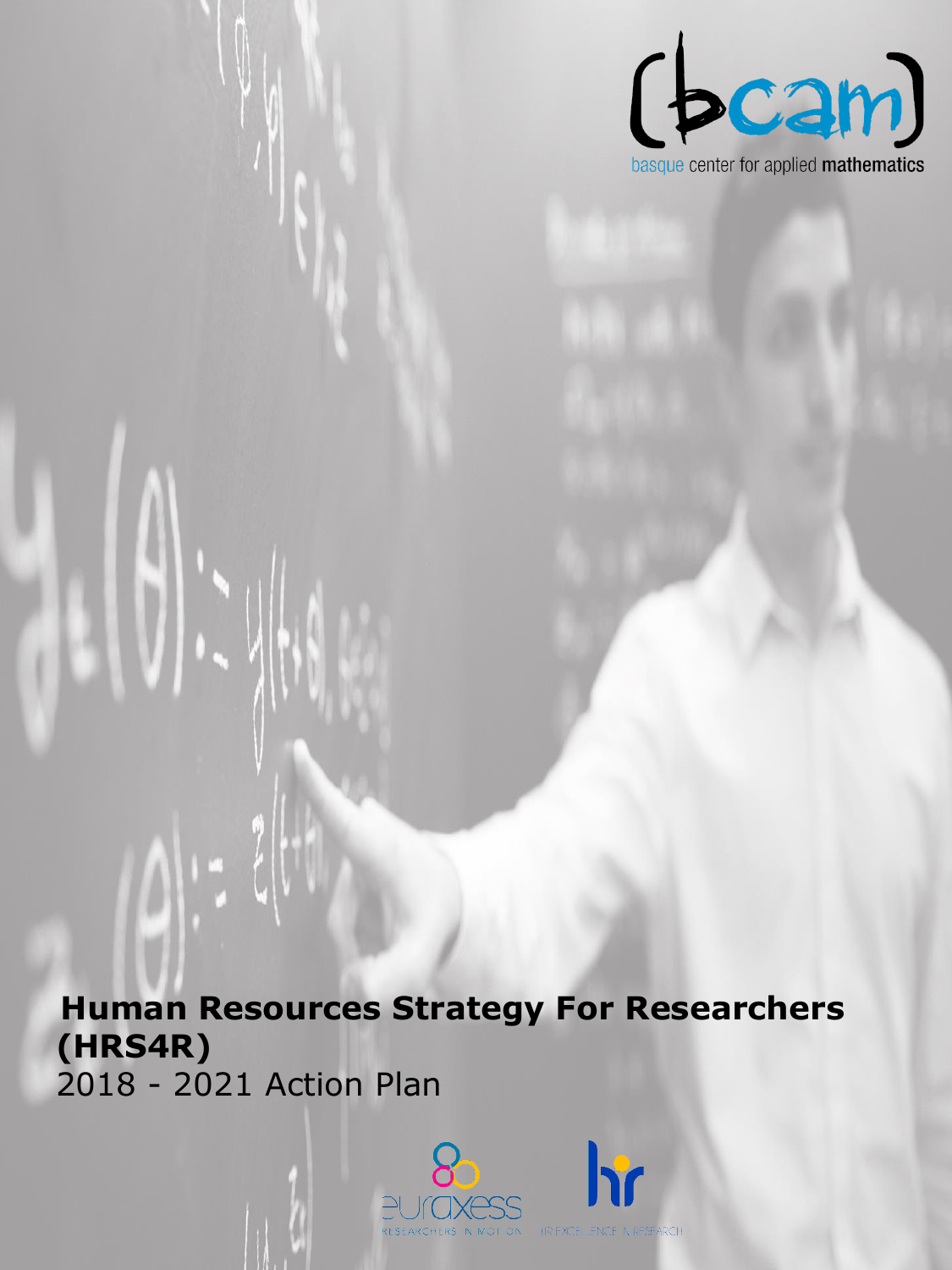

### **Contents**

| 01 Background            |  |
|--------------------------|--|
| 02 HRS4R Strategy        |  |
| 03 2018-2021 Action Plan |  |

1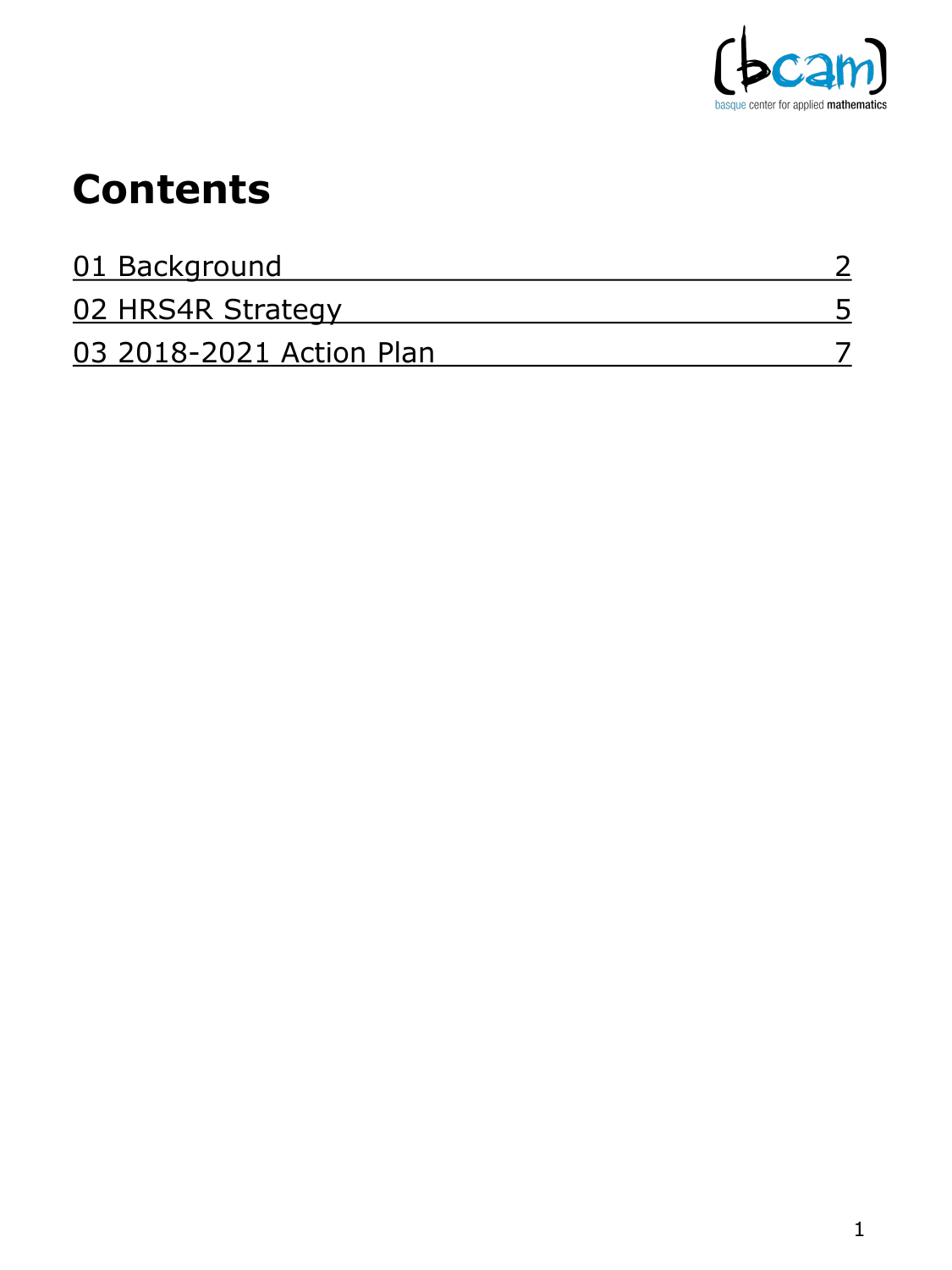# <span id="page-2-0"></span>**01** Background



**Aiming to strengthen the Basque Science and Technology System**, BCAM was created in September 2008 by the Basque Government through Ikerbasque, the Basque Foundation for Science. The University of the Basque Country (UPV/EHU) and Innobasque (Basque Innovation Agency) joined BCAM as founding members and the Biscay Regional Government joined later as an institutional member. Petronor Innovacion S.L joined in 2017 as an industrial partner.

BCAM is part of the BERC (Basque Excellence Research Centres) network. Located in the Basque Country, it benefits from a long industrial tradition, and is linked with the French Atlantic corridor, a region of excellence tradition in Applied Mathematics, being the coordinator of the TRANSMATH UPV/EHU – U. Bourdeaux transborder joint research lab.

Starting in 2008 with three Professors and one Research Line and, up to June 2021, with 125 Researchers (Professors, Post-doc fellows, PhD Students, Research Technicians), and a high number of visiting fellows and internships, supported by an administrative staff team (12 members), integrating people from more than 25 different countries. The Centre has accomplished a long and intense path, full of high-quality scientific activities and hard work, while keeping as a young centre where the average age of researchers is lower than 35.

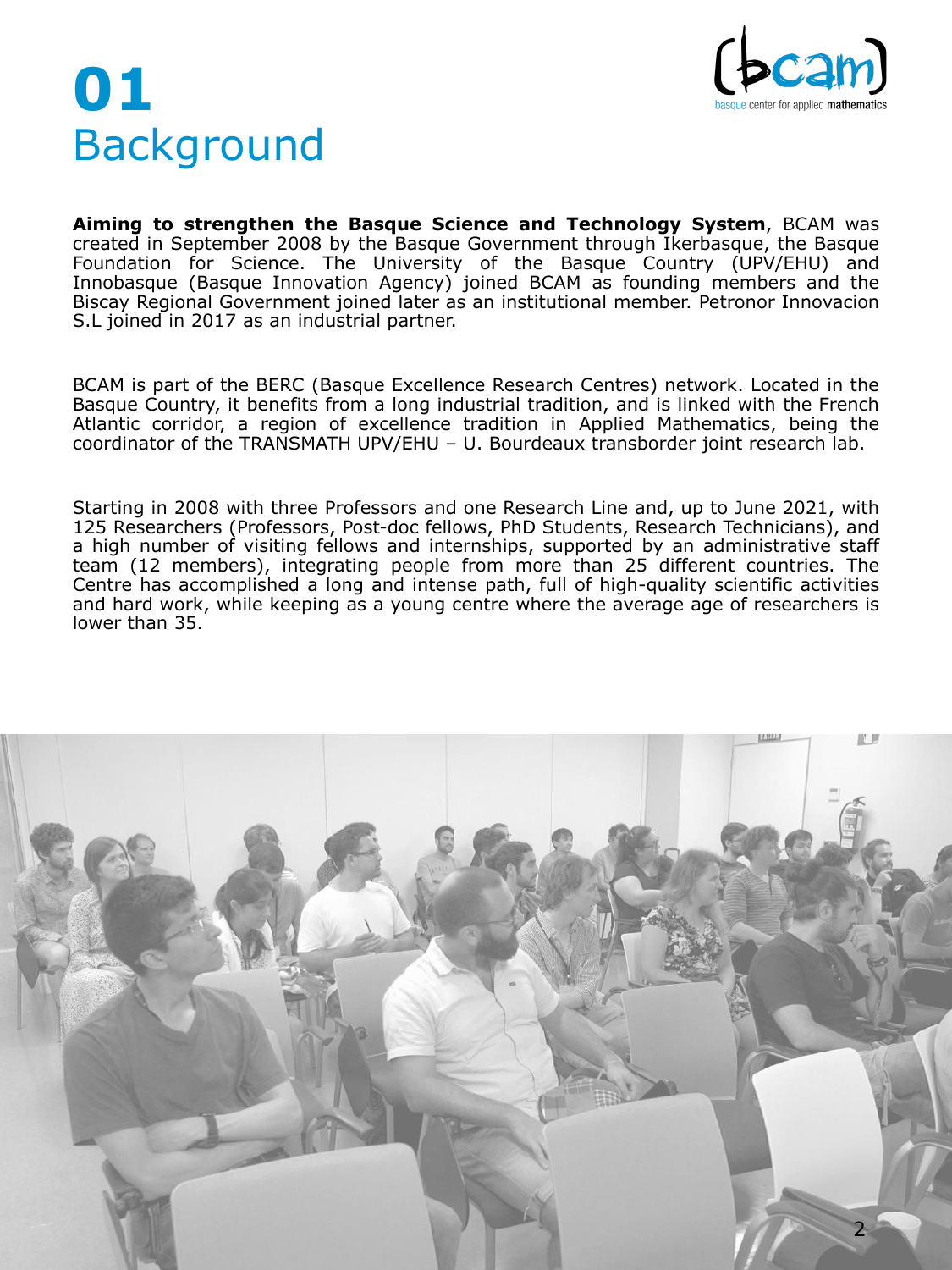





Focus on **interdisciplinary research** in the frontiers of mathematics, **attraction and training** of talented scientists, **development of new numerical and simulation methods**, interaction with industry, health and social institutions, and promotion of scientific and technological advances worldwide. BCAM aims to **generate synergies among different stakeholders** working on mathematical research so as to become the reference at a national and international level in Applied Mathematics. 3

BCAM is a **world-class research center on Applied Mathematics** created with the support of the Basque Government and the University of the Basque Country, which aims to strengthen the Basque science and technology system, by performing interdisciplinary research in the frontiers of mathematics, talented scientists' training and attraction, so the excellence of our results are recognized by the Society.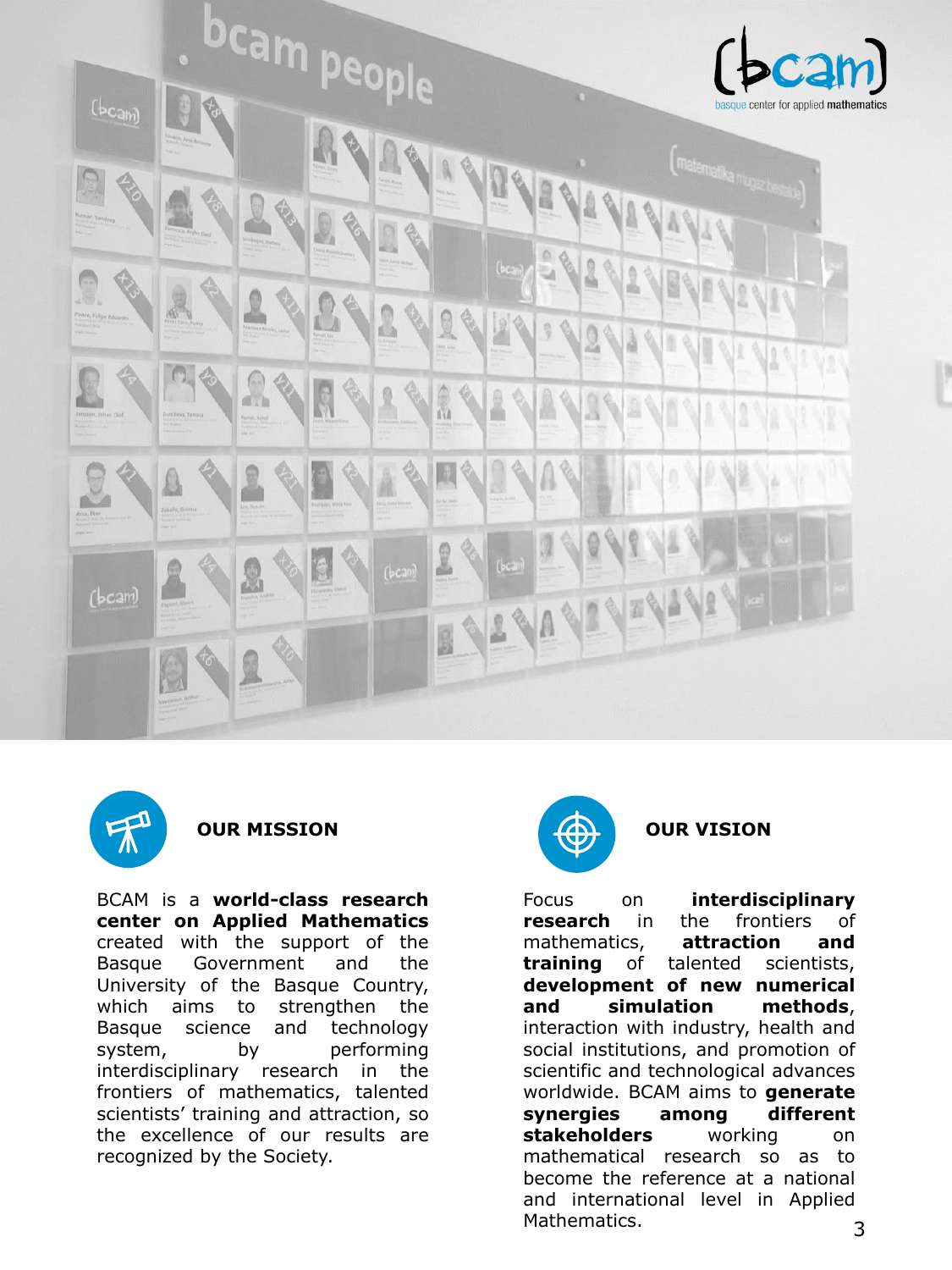

The European Commission adopted the **European Researchers' Charter and the Code of** Conduct for Researcher [Recruitment,](https://euraxess.ec.europa.eu/jobs/charter) drafting two documents aimed at researchers as well as employers and providers of public and private sector funding. Both documents have become key elements of European Union policy, making research an attractive career and stimulating economic growth and employment in Europe.

Specifically, the European Charter for Researchers outlines the functions, responsibilities and rights of investigators and their employers. The aim is to ensure that the relation between these parties contributes to successful performance in the generation, transfer and shared use of knowledge, as well as the professional development of researchers from the early stages.

Moreover, the Code of Conduct for the hiring of [researchers](https://euraxess.ec.europa.eu/jobs/charter/code) was drawn up to improve enrolment, so that selection procedures are fair and transparent. The researcher's merit should be measured not only by the number of publications, but also by a wider range of evaluation criteria such as education and teaching, supervision, teamwork, knowledge transfer, management and public awareness-raising activities.

To help accommodate the research institutions to the Charter and Code principles, the Commission set out a procedure through which those institutions interested in including them, could design their own Human [Resources](https://www.euraxess.es/spain/services/human-resources-strategy-researchers-hrs4r) (HR) Strategy.

This procedure consists of five steps:

- 1. Preparation of a rigorous Internal Analysis.
- 2. Publication of the Institution Strategy in the corporate website to maintain and improve the Charter and Code.
- 3. Evaluation and approval of the Strategy by the Commission.
- 4. Application and continuous self-assessment of the process by the institution.
- 5. And finally, have the Strategy and its deployment evaluate externally by the Commission every four years after initiating the process.

The initiative of defining and deploying this Strategy is carried out in collaboration with the Commission and other institutions, members of the pilot group, including the other institutions that already have this acknowledgement and those in the process of obtaining it, which constitutes the best forum for exchanging and sharing best practices

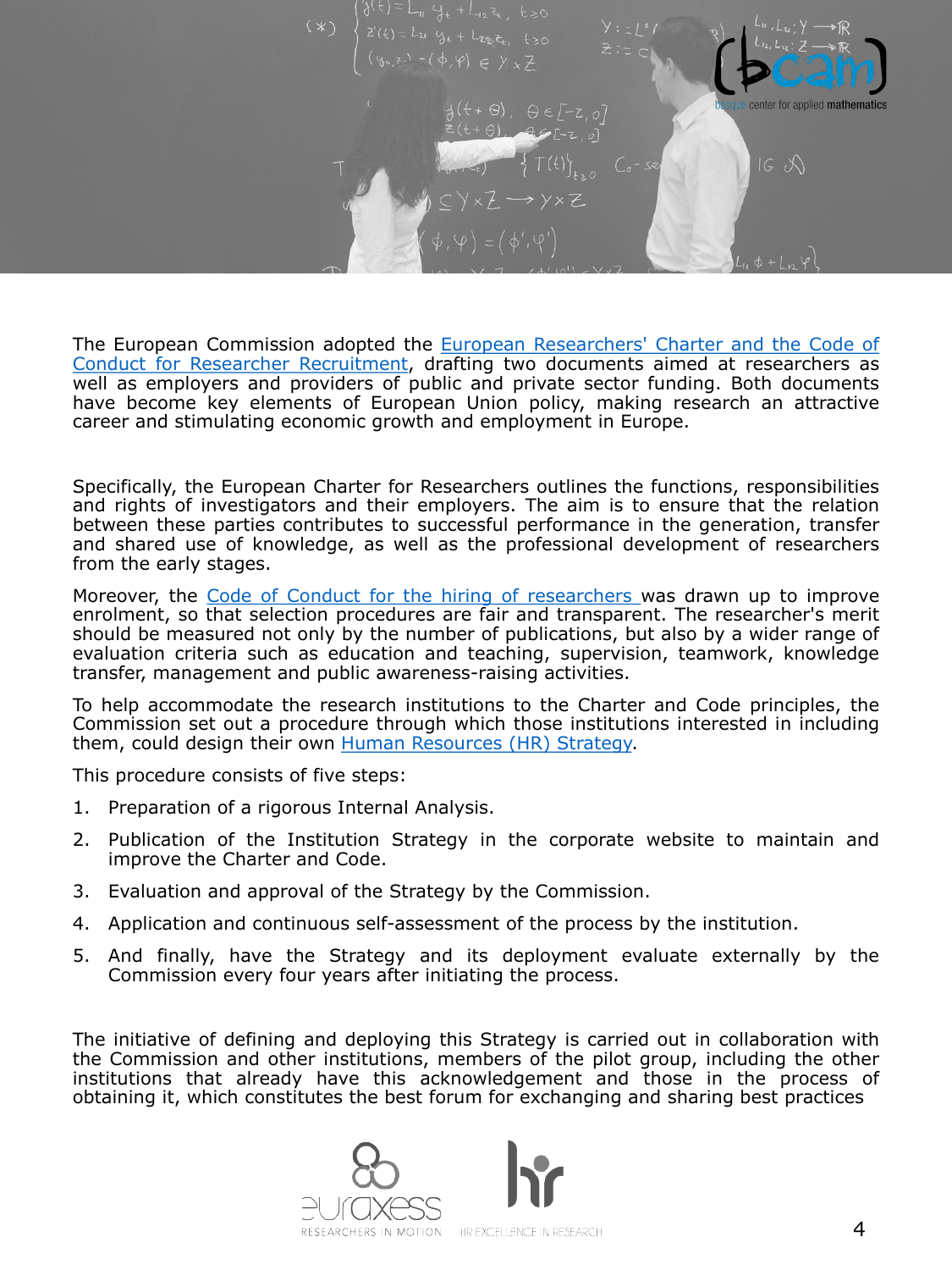

# <span id="page-5-0"></span>**02** HRS4R Strategy

The BCAM Strategy for attracting talented researchers was established back in 2008 and reflects the commitment for excellence, openness, flexibility, pan-European focus, ethical awareness and ethical and human values. Below is a summary of the steps that have been taken at BCAM to further the development of the HRS4R strategy:



**BCAM was created in September 2008** by the Basque Government through Ikerbasque, the Basque Foundation for Science.

**BCAM signed its [commitment](http://www.bcamath.org/documentos_public/archivos/HRS4R/Code_of_Conduct_BCAM_2018.pdf)** to the 40 principles of the European Charter for Researchers and the Code of Conduct for the Recruitment of Researchers (C&C) in December 2008.



European Commission At the beginning of 2015 BCAM decided to go one step forward in its compromise with people management and it started the internal analysis process of "the Human Resources Strategy For Researchers (HRS4R)" promoted by the European Commission. The outcome of that process was the Internal Analysis and the Action Plan 2016. As a consequent of this, **in June 2016, BCAM was awarded the "HR Excellence in Research" logo and recognition.**

In July 2018, two years after obtaining the "HR Excellence in Research" award, BCAM has carried out the self-assessment process for reviewing and improving the previous Action Plan. For that, it has been analyzed the status of each action defined in the Action Plan of 2016 (BCAM HR Action Plan Review 2018) and a survey has been conducted among all employees. As a result, BCAM has carried out a GAP analysis and has elaborated the Internal Review document

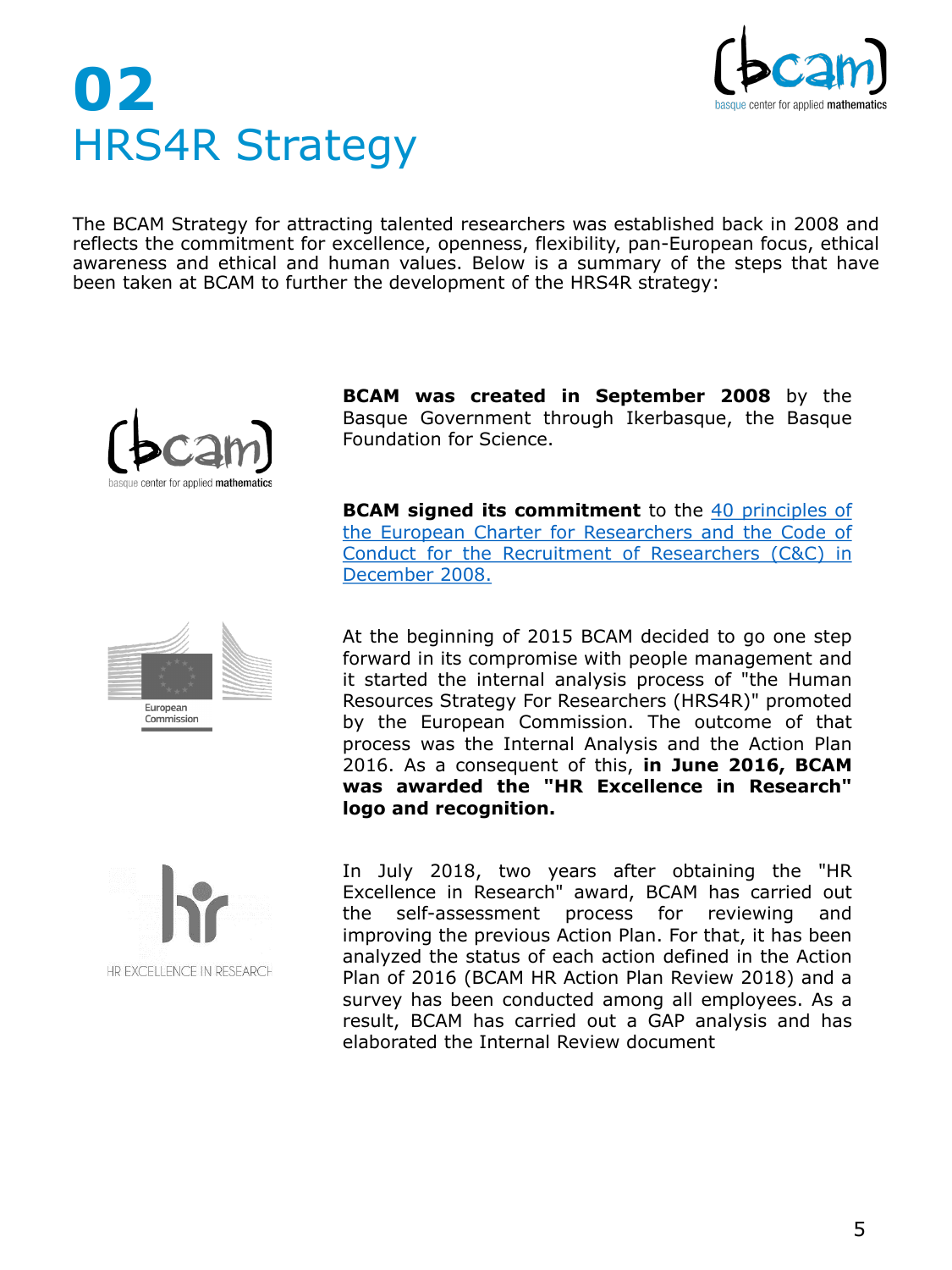

BCAM currently **continues working on the principles and maintains its commitment with the Charter and Code and the HRS4R** as part of the Centre's Strategy for the upcoming years. In this sense, the purpose of the HR Strategic plan is to align the HRS4R with BCAM's overall direction.

A key driver of BCAM´s HR strategic plan is the definition of **the strategic areas**. Thus, the strategic areas in which BCAM's strategic plan is the structured response to the center mission and vision. It is worth mentioning that the areas are built aligned to the priority needs and challenges of the researchers based on 40 principles of the European Charter for Researchers and the Code of Conduct for the Recruitment of Researchers (C&C).





#### Research environment

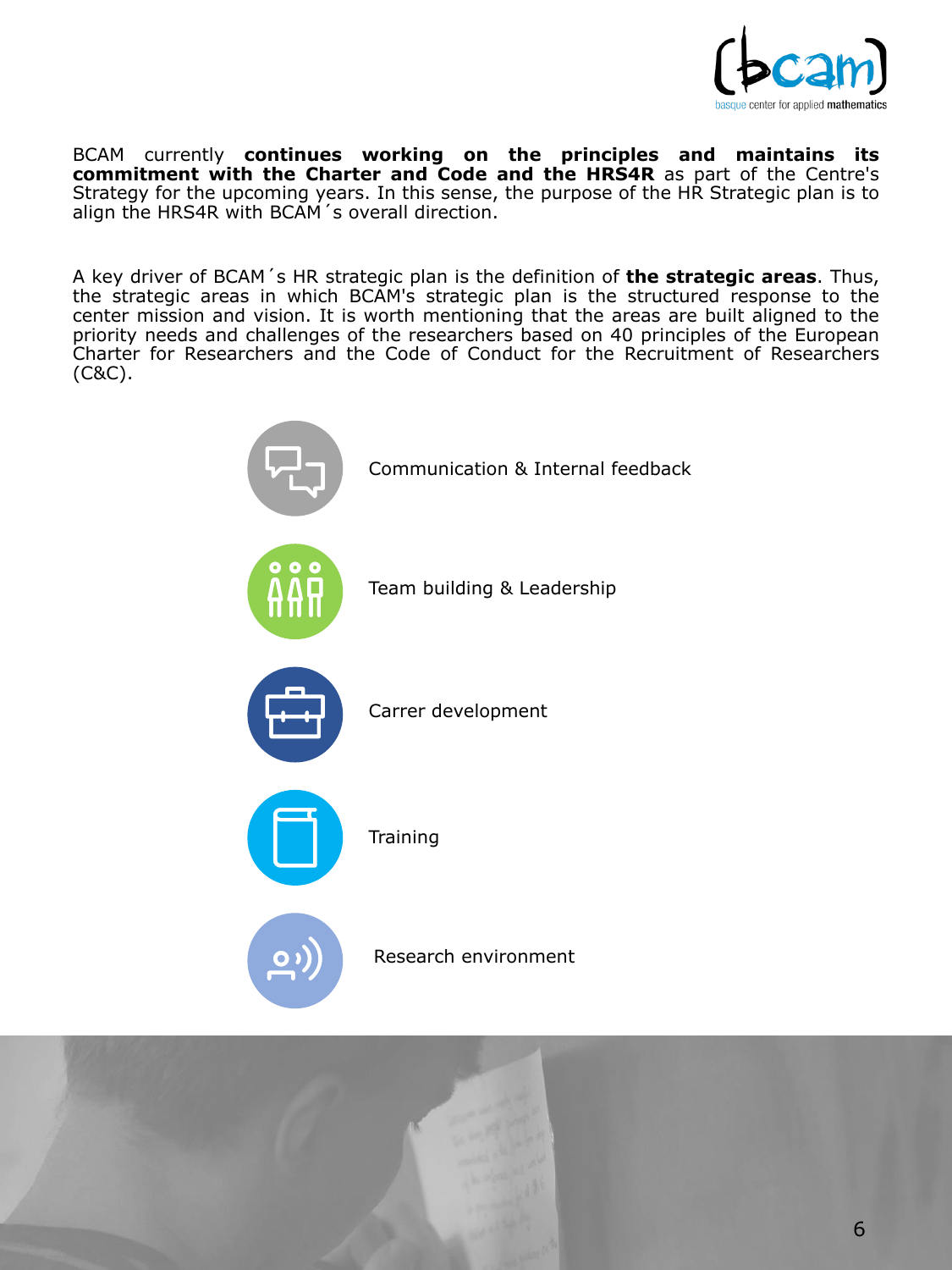Through **the evaluation of the results of the 2016-2018 action plan**, it has been possible to ascertain the effects that it has caused on the research community at BCAM, as well as the work areas in which it has been considered necessary to continue focusing. Thus, it should be mentioned that the assessment was mainly based on the gap analysis carried out in July 2018.

The answers gathered have been processed so the Direction (Scientific Director and General Manager) could have a first glimpse at the results, and afterwards they have been analysed so as to define the action plan.

|                                               | Principle                                                                           | Score |      |  |  |
|-----------------------------------------------|-------------------------------------------------------------------------------------|-------|------|--|--|
|                                               | 1 Research freedom                                                                  | 8,98  |      |  |  |
|                                               | 2 Ethical principles                                                                | 9,41  |      |  |  |
|                                               | 3 Professional responsibility                                                       | 9,21  |      |  |  |
|                                               | 4 Professional attitude                                                             | 8,79  |      |  |  |
|                                               | 5 Contractual and legal obligations                                                 | 8,98  |      |  |  |
| <b>Ethical and professional aspects</b>       | 6Accountability                                                                     | 9,32  | 8,98 |  |  |
|                                               | 7 Good Practice in research                                                         | 9     |      |  |  |
|                                               | 8Dissemination, exploitation of results                                             | 8,79  |      |  |  |
|                                               | 9 Public Engagement                                                                 | 8,24  |      |  |  |
|                                               | 10 Non Discrimination                                                               | 9,6   |      |  |  |
|                                               | 11 Evaluation/ appreaisal systems                                                   | 8,48  |      |  |  |
|                                               | 12 Recruitment                                                                      | 9,08  |      |  |  |
|                                               | 13 Recruitment (Code)                                                               | 8,87  |      |  |  |
|                                               | 14 Selection                                                                        | 8,68  |      |  |  |
|                                               | 15 Transparency                                                                     | 8,57  |      |  |  |
| <b>Recruitment</b>                            | 16Judging merit                                                                     | 8,86  | 8,86 |  |  |
|                                               | 17 Variations in the chronological order of CVs                                     | 8,84  |      |  |  |
|                                               | 18 Recognition of mobility experience                                               | 9,17  |      |  |  |
|                                               | 19 Recognition of qualifications                                                    | 9,03  |      |  |  |
|                                               | 20 Seniority                                                                        | 8,9   |      |  |  |
|                                               | 21 Postdoctoral Appointments                                                        | 8,62  |      |  |  |
|                                               | 22 Recognition of the profession                                                    | 9,32  |      |  |  |
|                                               | 23 Research Environment                                                             | 9,19  |      |  |  |
|                                               | 24 Working conditions                                                               | 9,06  |      |  |  |
|                                               | 25 Stability and permanence of employment                                           | 8,1   |      |  |  |
|                                               | 26 Funding and salaries                                                             | 8,79  |      |  |  |
|                                               | 27 Gender Balance                                                                   | 8,78  |      |  |  |
| <b>Working conditions and social security</b> | 28 Career Development                                                               | 8,13  | 8,61 |  |  |
|                                               | 29 Value of mobility                                                                | 8,9   |      |  |  |
|                                               | 30 Access to career advice                                                          | 8,11  |      |  |  |
|                                               | 31 Intellectual Property Rights                                                     | 9,1   |      |  |  |
|                                               | 32Co-authorship                                                                     | 9     |      |  |  |
|                                               | 33 Teaching                                                                         | 7,03  |      |  |  |
|                                               | 34 Complaints/ appleals                                                             | 8,78  |      |  |  |
|                                               | 35 Participation in decision-making bodies                                          | 8,29  |      |  |  |
|                                               | 36 Relation with supervisors                                                        | 8,71  |      |  |  |
|                                               | 37 Supervision & Managerial                                                         | 8,65  | 8,79 |  |  |
| <b>Training</b>                               | 38 Continuing Profesional Development<br>Access to research training and continuous | 9,03  |      |  |  |
|                                               | 39 development                                                                      | 8,83  |      |  |  |
|                                               | 40 Supervision                                                                      | 8,71  |      |  |  |



### <span id="page-7-0"></span>**03** 2018-2021 Action Plan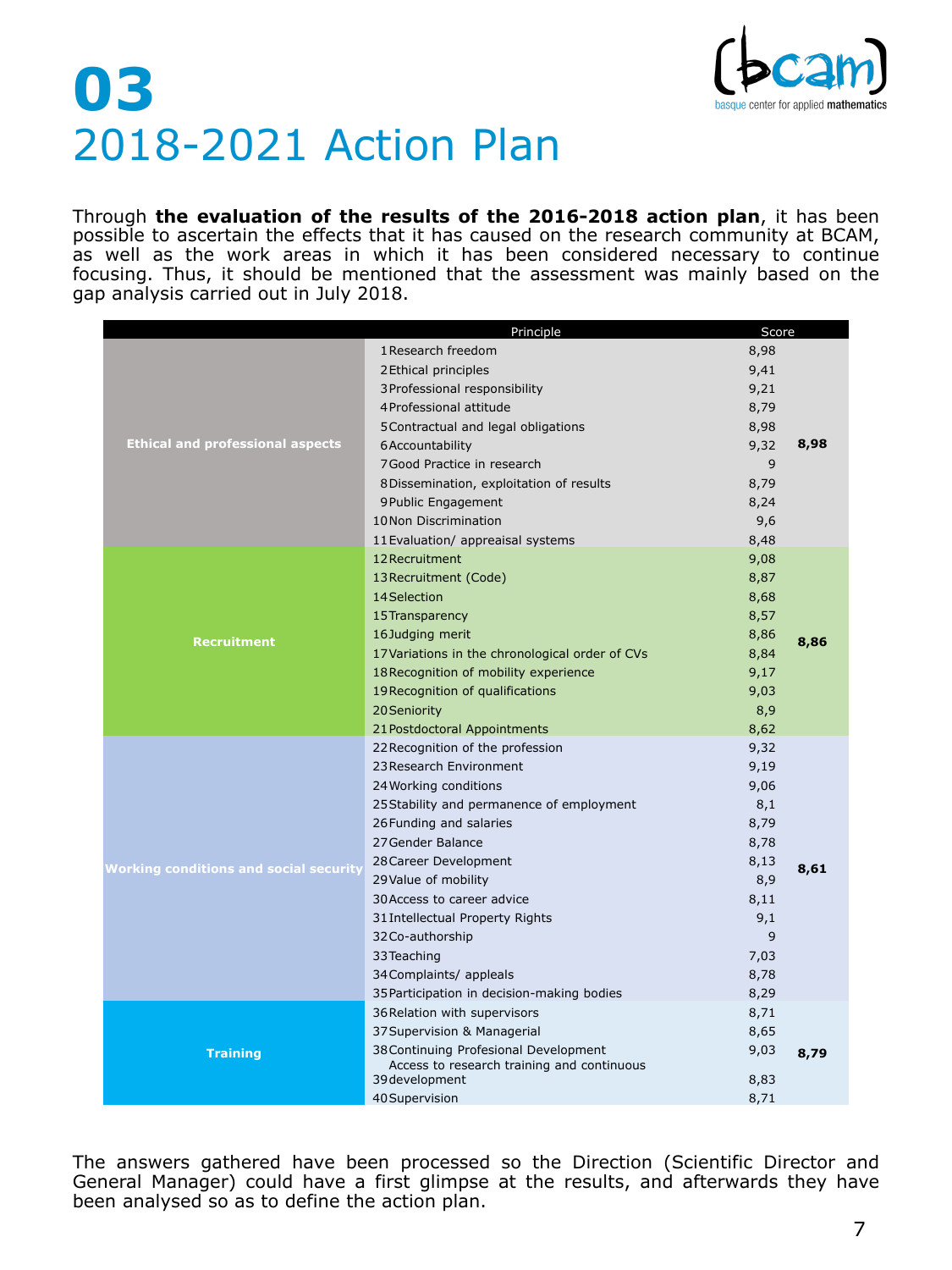

The following is a comparison between the results obtained before the development of the action plan and the results obtained now. The numbers show the positive impact that the actions implemented in the different areas have had.

Based on this evaluation, a period of reflection was opened to define the new action plan. In addition to this, an analysis of the reality of the research group and its evolution in recent years has been carried out, reviewing all the aspects studied in Charter and Code and the HRS4R. The present action plan has been elaborated on the basis of a participatory methodology, as can be seen below.

#### **1. Analysis of the results obtained in the previous action plan**

- $\checkmark$  Evaluation of the 2016-2018 action plan
- $\checkmark$  Diagnosis of the researchers
- $\checkmark$  Other experiences in the field as a reference
- $\checkmark$  Analysis of the rest of the center's strategic plans

#### **2. Design and compartmentalization of the approach**

- $\checkmark$  Strategic diagnosis: identification of areas for improvement
- $\checkmark$  Survey for the contrast and identification of priorities

#### **3. 2018-2021 Action plan**

 $\checkmark$  Final document and its dissemination in the center

| Score                                         | 2016 | 2018 |
|-----------------------------------------------|------|------|
| <b>Ethical and professional aspects</b>       | 8,60 | 8,98 |
| Recruitment                                   | 8,30 | 8,86 |
| <b>Working conditions and social security</b> | 7,30 | 8,61 |
| Training                                      | 8,40 | 8,79 |
| <b>ITotal</b>                                 | 8,15 | 8,81 |